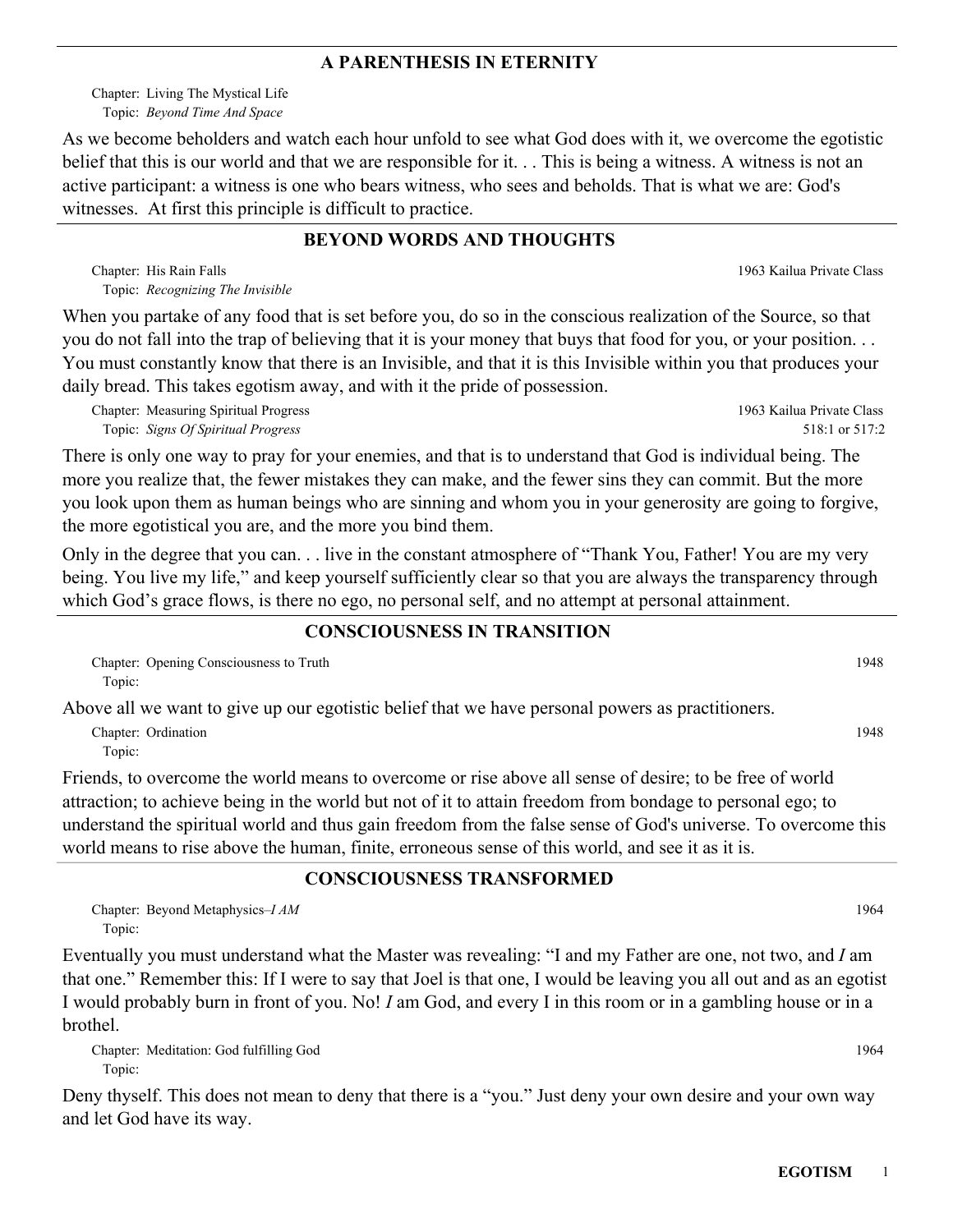We are looking to consciousness to live our lives, not in a personal way but in an individual way, and show forth its qualities. You would be surprised how different you are from the mask you wanted the world to believe was you. . . If I know that whatever I am, I am because of my relationship to God, that I am heir of God to all of its character and qualities, then I am not building up my personal ego but I am deflating it.

Chapter: There is only One God Consciousness September 1963 Topic:

If I am in meditation and a truth unfolds in my consciousness, I could not possibly be so egotistical as to believe that it was given to *me.* It was given to human consciousness through me.

### **CONSCIOUSNESS UNFOLDING**

Chapter: God Revealing the Infinity of Being and the Chapter of Being and the United States of the United States of the United States of the United States of the United States of the United States of the United States of t *Never Treat A Person* Topic:

In looking at people as they appear to be, we are dealing with a selfish sense of self, an egotistic sense of self, which is always saying, "I need this, and you have that."

Chapter: Questions and Answers **and Answers** 1949 *During Meditation Affirmations Or Single Idea?* Topic:

That same consciousness of truth can go on and write hundreds, thousands of books, if egotism does not enter in to make the writer think that he is doing it of himself.

## **LIVING BY GRACE**

Chapter: Message to Teachers on the Spiritual Path Topic:

The ministry of Truth tempts many to enter the path to gratify their ego in being known as a practitioner or teacher or lecturer or leader or for some other desire for personal gratification. Be sure you have received the signal within, which is your passport on the journey. The greatest temptation above all others is having one's own concept of Truth. Complete discipleship comes only when all sense of personal knowledge of Truth disappears.

## **SPIRITUAL POWER OF TRUTH**

Chapter: Not Good OR Evil Topic:

The religious literature of the world is in agreement that the only devil there is, is ourselves. By "ourselves" I mean my Joel self, your Bill self, your Mary self. It is that part of you or me which insists on being catered to, that part of us which can have hurt feelings or hurt bodies, that part of us which can have fears one day and joys another day.

# **THE ART OF MEDITATION**

Chapter: Meditation: The Fruits 1956

*Illumination, Communion, And Union* Topic:

There is that in human nature which does not wish to be destroyed, and it knows that the one Power that can annihilate human wickedness, arrogance, and egotism is the presence and the power of the Christ realized.

Any temptation that a human being has ever had is multiplied many times as soon as he obtains even a degree of spiritual illumination. As he goes on to greater illumination, however, these temptations fall away one by one until only one temptation remains–egotism, the temptation to believe that "I" of my own self can do something or be something. That, too, must finally yield to the risen Christ.